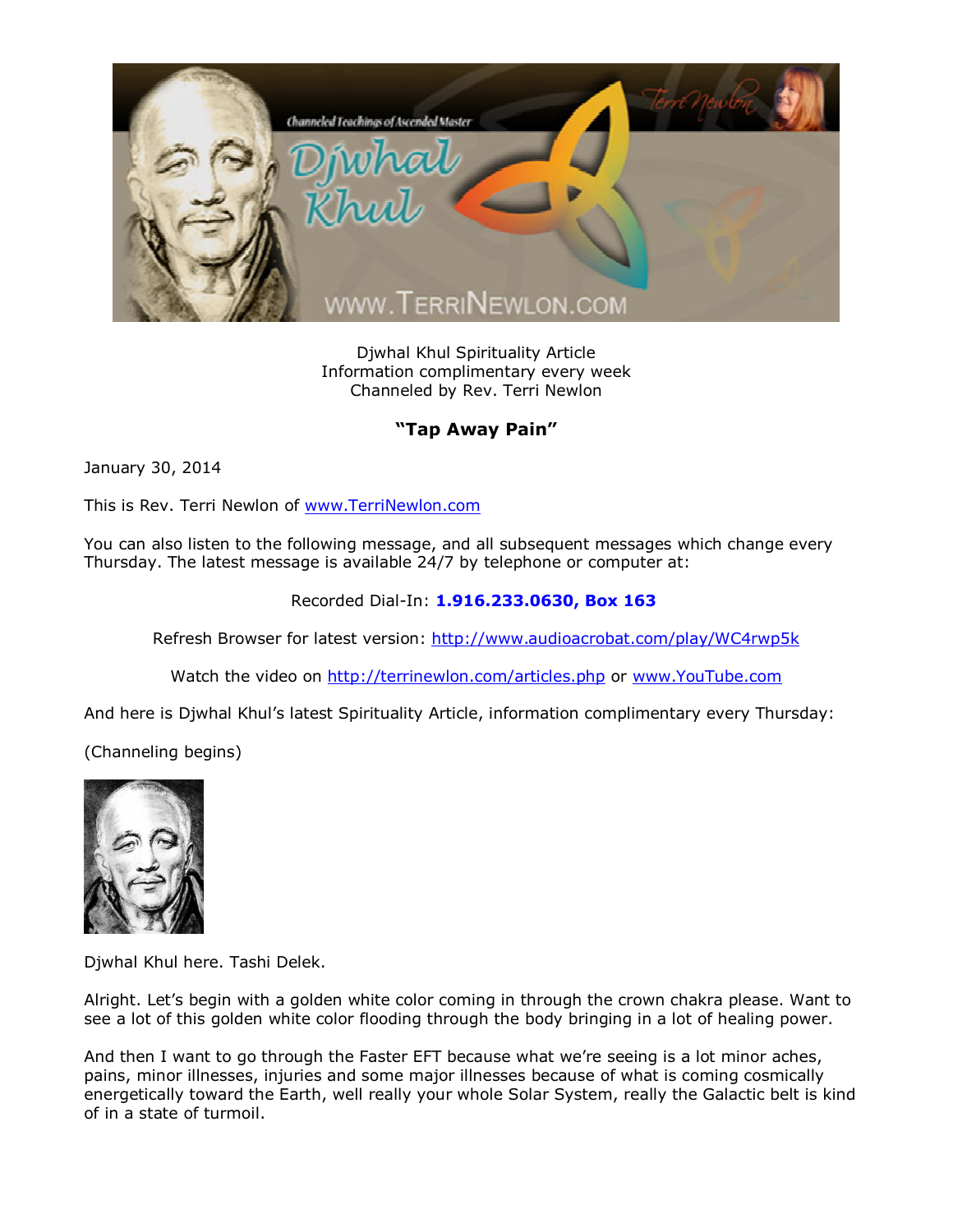So one of the ways to get that out of the body, you can look at [www.FasterEFT.com](http://www.fastereft.com/) or look them up on [YouTube.](http://www.youtube.com/) But basically it would be getting into the thought-field of it or noticing it so if your back is aching for example, just getting into the sensation that's there and then we do little tapping gently (*above the eyes, beside the eyes, below the eyes*). "I can let it go. I can let it go. I can let it go. I can let it go. I easily let it go. I can let it go. I can let it go."

And then the collar bone point here, not exactly in the center, you can't see it so well on the channel, below the collar bone, and a little to the right or left and then "I can let it go. I can let it go. I can let it go. I can let it go." I'm going to say, under the arm pit here, where the bra strap is on a woman, and then [exhale] "let it go".

Some say: hold the wrist and say the word "Peace". Feel the energy and just keep repeating that process until the sensation is gone. You can do that with an emotional issue, as well as a mental issue, can't stop thinking about something you did wrong, somebody else did wrong, etc. You can tap away fear in mainstream humanity, and just about anything. So anything that you don't want.

This year especially is a very rapid moving forward, especially so for Light Workers; it's an acceleration and a chance for a lot of abundance. The ability to create massive fortune even, as long as pain is not getting in your way, of any kind, any kind of pain holding you back, quickly tap it out. You can even mentally tap while you're falling asleep. There have been those who mentally tap while they're having a stroke and they can still use the telephone and get help etc. So think in terms of constantly tapping. Really you're keeping your emotional channels as clear as possible.

Alright Dear Ones. As always, thank you and my love to you.

Djwhal Khul

Channeled by Rev. Terri Newlon [www.TerriNewlon.com](http://www.terrinewlon.com/)

(Spirituality Article, Transcribed by Micheline Ralet)

Training for Modern Mystics [Channeled Teachings for Everyday Spirituality](http://www.terrinewlon.com/)

© 2014 All Rights Reserved – Terri Newlon Inc.

Join our e-newsletter and get complimentary Spirituality Articles information every week.

Continuously Upgraded custom designed long distance ethers broadcast for anyone seeking Spiritual Enlightenment. Great for World Servers. Economically priced. http://terrinewlon.com/events\_sessions.php

About Reverend Terri:

Terri Newlon is a world renowned spiritual teacher and conscious voice channel for Ascended Master Djwhal Khul. Djwhal Khul has worked through numerous channels, including Madam H.P. Blavatsky and Alice A. Bailey, and is well known to spiritual students. His work through Terri began in 1980 when she studied under Janet McClure and The Tibetan Foundation, Inc., and has resulted in an extensive online global support system of practical spiritual teachings.

She is also a gifted Health Empath and has trained thousands of mediums and psychics. One of her specialties is instructing other natural sensitives how to turn on and off their abilities so they can live well-balanced lives, without neglecting their own physical, emotional, mental and spiritual requirements.